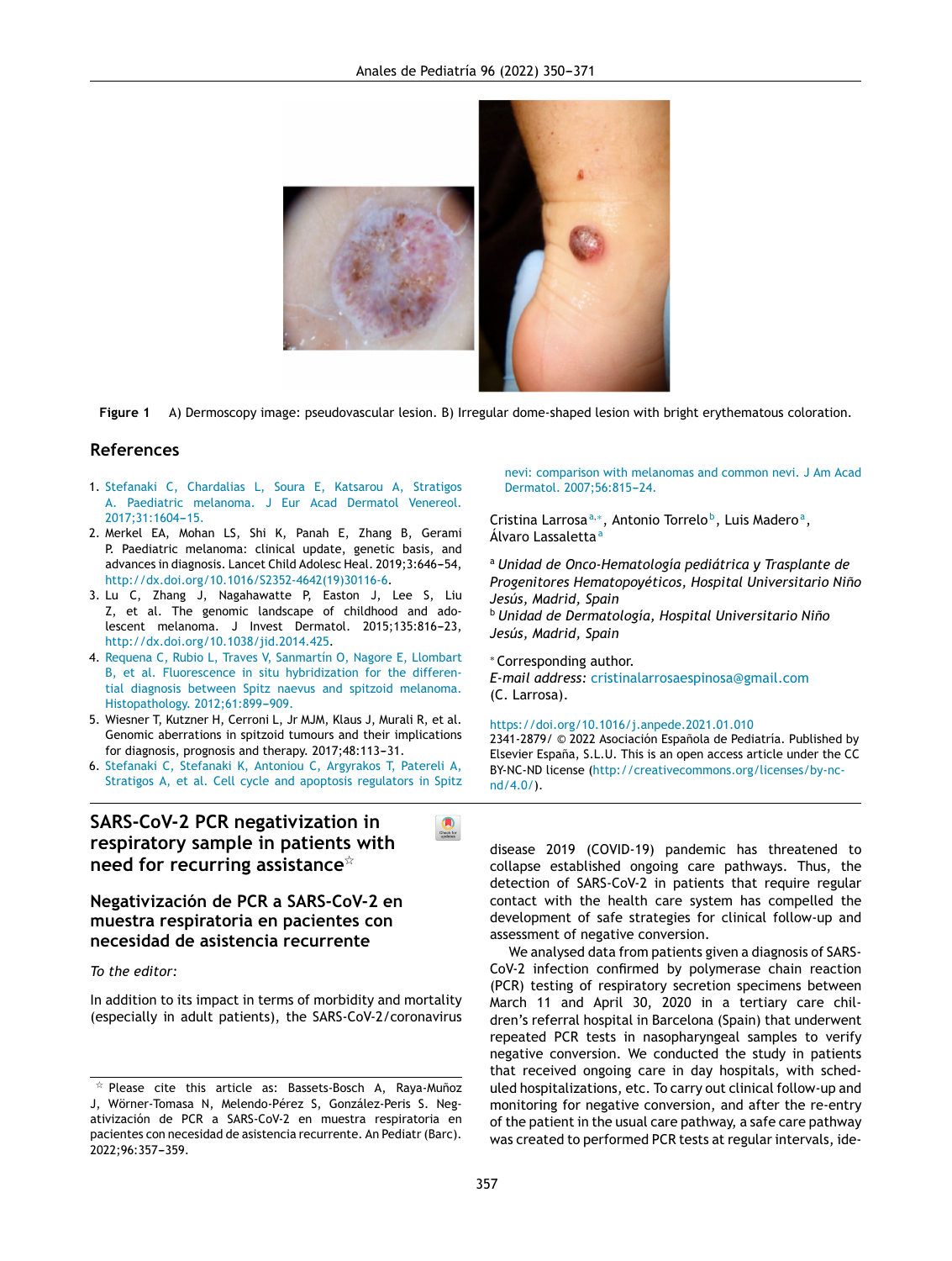| Total patients                                         | Days between positive and negative PCR<br>results (14 patients <sup>a</sup> ) |                                 |        |                                                   |           |            | Days between onset of symptoms and negative<br>PCR results (12 symptomatic patients <sup>b</sup> , 11<br>included in analysis <sup>a</sup> ) |                                                                |                                 |            |             |
|--------------------------------------------------------|-------------------------------------------------------------------------------|---------------------------------|--------|---------------------------------------------------|-----------|------------|----------------------------------------------------------------------------------------------------------------------------------------------|----------------------------------------------------------------|---------------------------------|------------|-------------|
| Median                                                 |                                                                               | <b>IQR</b><br>Range             |        | Median                                            |           |            |                                                                                                                                              | Range                                                          | <b>IQR</b>                      |            |             |
| 15                                                     |                                                                               | 13<br>$6 - 31$                  |        | $11, 5 - 24$                                      |           |            |                                                                                                                                              | 18                                                             | $13 - 34$<br>$15 - 25$          |            |             |
| Patient groups                                         | Number of patients                                                            |                                 |        | Days between positive and<br>negative PCR results |           |            |                                                                                                                                              | Days between onset of<br>symptoms and negative PCR<br>resultsb |                                 |            |             |
| Underlying disease                                     |                                                                               |                                 |        |                                                   | Median    | Range      | <b>IQR</b>                                                                                                                                   |                                                                | Median                          | Range      | <b>IQR</b>  |
| Congenital heart disease                               |                                                                               | 6(40%)                          |        |                                                   | 11        | $6 - 25$   | $9 - 13$                                                                                                                                     |                                                                | 17 (5 patients)                 | $13 - 29$  | $13 - 19$   |
| Active blood/solid organ cancer                        |                                                                               | 4 (27%)                         |        |                                                   | 21        | $16 - 31$  | $17.5 - 26$                                                                                                                                  |                                                                | 21                              | $17 - 34$  | $18 - 26.5$ |
| Encephalopathy                                         |                                                                               | 2(13%)                          |        |                                                   | 13        | $13 - 13$  | <b>NA</b>                                                                                                                                    |                                                                | 13 (1 patient)                  | <b>NA</b>  | <b>NA</b>   |
| Kidney transplant                                      |                                                                               | 1(7%)                           |        |                                                   | 56        | <b>NA</b>  | <b>NA</b>                                                                                                                                    |                                                                | 60                              | <b>NA</b>  | <b>NA</b>   |
| Acute liver failure                                    |                                                                               | 1(7%)                           |        |                                                   | 24        | <b>NA</b>  | <b>NA</b>                                                                                                                                    |                                                                | 25                              | <b>NA</b>  | <b>NA</b>   |
| None (neonate born to mother with COVID-19)            |                                                                               | 1(7%)                           |        |                                                   | 13        | <b>NA</b>  | <b>NA</b>                                                                                                                                    |                                                                | <b>NA</b>                       | <b>NA</b>  | <b>NA</b>   |
| Pharmacological immunosuppression                      |                                                                               |                                 | Median |                                                   | Range     | <b>IQR</b> |                                                                                                                                              | Median                                                         | Range                           | <b>IQR</b> |             |
| Yes                                                    |                                                                               | 5(33.3%)                        |        | 21 (4 patients <sup>a</sup> )                     |           | $16 - 31$  | $17.5 - 26$                                                                                                                                  |                                                                | 21 (4 patients)                 | $18 - 34$  | $18 - 26.5$ |
| <b>No</b>                                              |                                                                               | 10(66.6%)                       | 13     |                                                   |           | $6 - 25$   | $10.5 - 13$                                                                                                                                  |                                                                | 17 (7 patients)                 | $13 - 29$  | $13 - 22$   |
| Treatment                                              |                                                                               |                                 |        |                                                   | Median    | Range      |                                                                                                                                              | <b>IQR</b>                                                     | Median                          | Range      | <b>IQR</b>  |
| Patients treated with lopinavir-ritonavir <sup>c</sup> |                                                                               | 3(20%)                          |        | 12                                                |           | $10 - 25$  |                                                                                                                                              | $11 - 18.5$                                                    | 19                              | $17 - 29$  | $18 - 24$   |
| Patients treated with HCQ + azithromycin <sup>d</sup>  |                                                                               | 5(33.3%)                        |        | 13                                                |           | $9 - 25$   |                                                                                                                                              | $10 - 16$                                                      | 17                              | $13 - 29$  | $13 - 17$   |
| No specific<br>9(60%)<br>treatment                     |                                                                               | 15.5 (8 patients <sup>a</sup> ) |        |                                                   | $6 - 31$  | $13 - 24$  |                                                                                                                                              |                                                                | 24 (5 patients <sup>a</sup> )   | $13 - 34$  | $18 - 25$   |
| Age range <sup>e</sup>                                 |                                                                               | Median                          |        |                                                   | Range     | <b>IQR</b> |                                                                                                                                              | Median                                                         |                                 | Range      | <b>IQR</b>  |
| 8(53%)<br>< 2 years                                    |                                                                               | 13                              |        | $9 - 25$                                          |           | $12 - 14$  |                                                                                                                                              |                                                                | 17 (5 patients)                 | $13 - 29$  | $13 - 17$   |
| 7(47%)<br>$\geq$ 2 years                               |                                                                               | 21 (6 patients <sup>a</sup> )   |        |                                                   | $12 - 31$ | $14 - 24$  |                                                                                                                                              |                                                                | 21.5 (6 patients <sup>a</sup> ) | $13 - 34$  | $18 - 25$   |
| Compatible symptoms                                    |                                                                               | Median                          |        |                                                   | Range     | <b>IQR</b> |                                                                                                                                              |                                                                | Median                          | Range      | <b>IQR</b>  |
| Symptomatic                                            | 12 (80%)                                                                      | 16 (11 patients <sup>a</sup> )  |        |                                                   | $9 - 31$  |            | $12.5 - 24$                                                                                                                                  |                                                                | 18 (11 patients <sup>a</sup> )  | $13 - 34$  | $15 - 24.5$ |
| Asymptomatic                                           | 3(20%)                                                                        | 13                              |        |                                                   | $6 - 13$  | $9.5 - 13$ |                                                                                                                                              | <b>NA</b>                                                      |                                 |            |             |

SCIENTIFIC SCIENTIFIC LETTER

<span id="page-1-0"></span>**Table 1** Data on the negative conversion of the SARS-CoV-2 PCR test based on different variables.

HCQ, hydroxychloroquine; IQR, interquartile range; NA, not applicable.

<sup>a</sup> The patient that received the kidney transplant was excluded from these calculations since testing to check for negative conversion was delayed to make it coincide with a scheduled visit far ahead.

 $b$  Only applies to group of symptomatic patients (12 patients).

358

<sup>c</sup> Includes 1 patient that only received lopinavir-ritonavir (time to negative conversion, 12 days), 1 given lopinavir-ritonavir combined with HCQ and azithromycin (time to negative conversion, 25 days) and 1 patient given lopinavir-ritonavir, remdesivir, HCQ and azithromycin (time to negative conversion, 16 days).

d Includes 2 patients that did not receive any other specific treatment (time to negative conversion, 9 and 13 days), 1 patient that also received tocilizumab (time to negative conversion, 16 days) and the 2 patients included in the previous point.

 $e$  Four of the 5 patients with solid organ or blood tumours were aged 2 or more years, while the 3 symptomatic patients were aged less than 2 years.